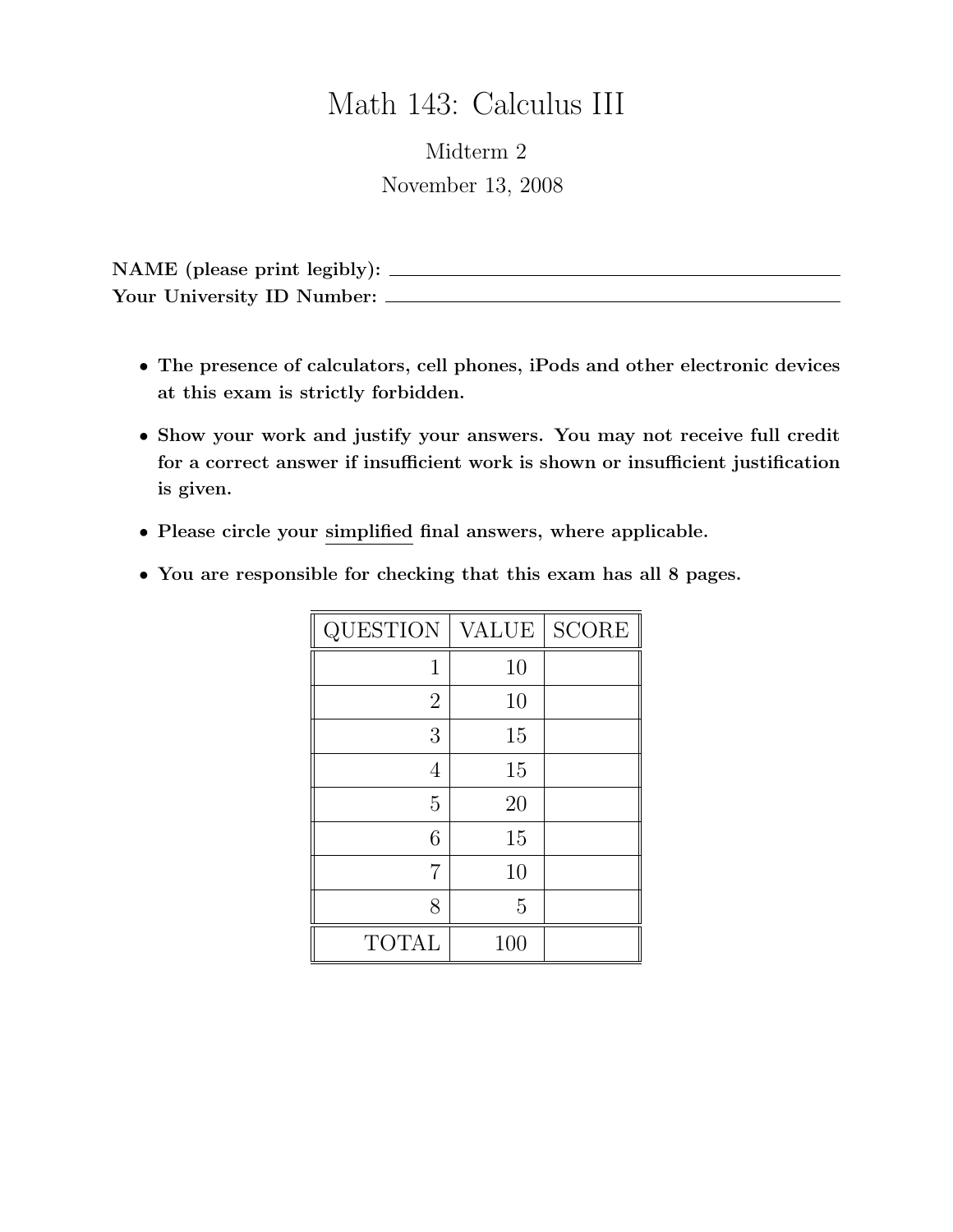1. (10 points) Consider the power series

$$
\sum_{n=1}^{\infty} (-1)^n \frac{3}{2^n \sqrt{n}} (x+2)^n
$$

(a) Find its radius of convergence.

(b) Find its interval of convergence.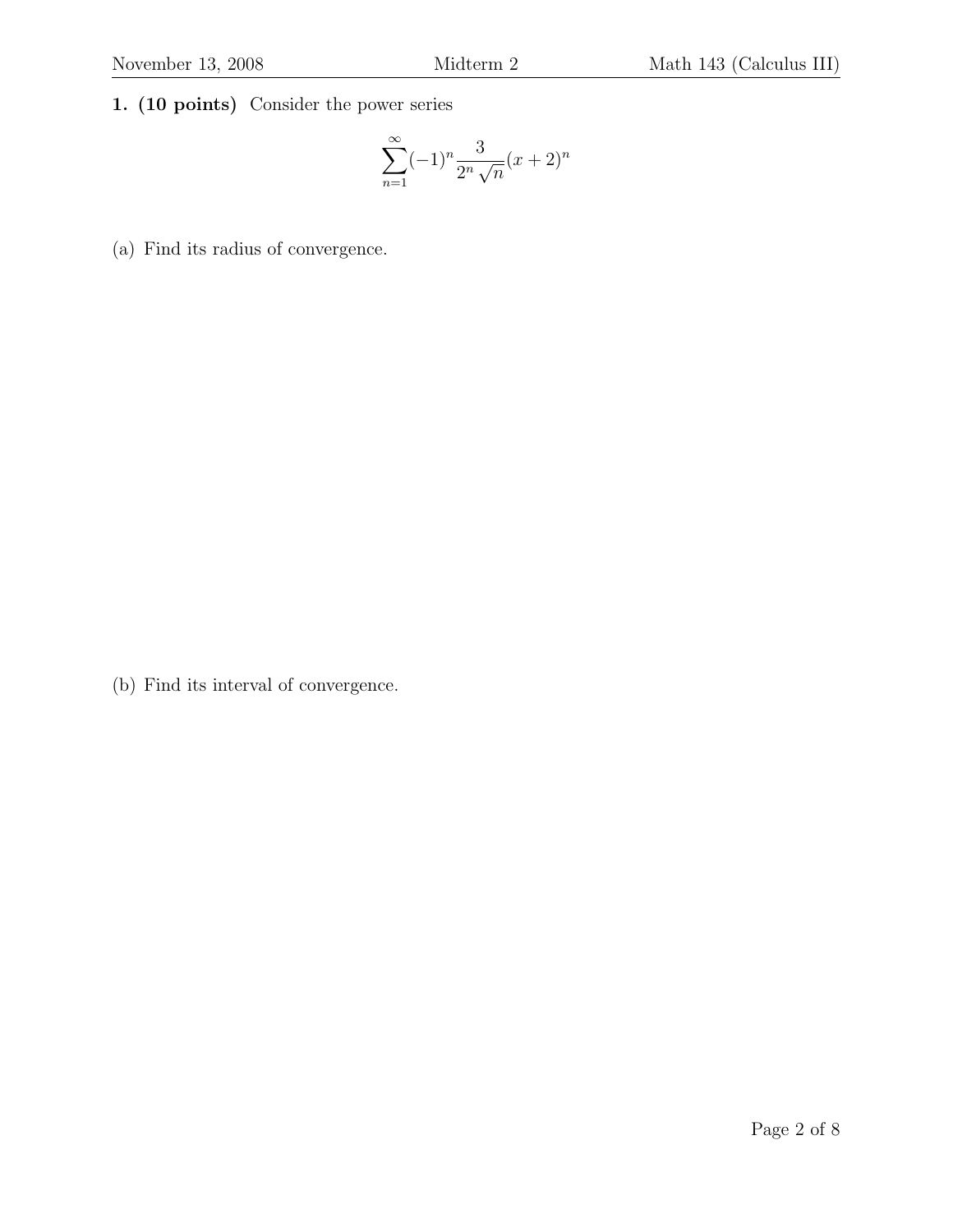## 2. (10 points) Consider the power series

$$
\sum_{n=1}^{\infty} \frac{n}{4!} (x-1)^n
$$

(a) Find its radius of convergence.

(b) Find its interval of convergence.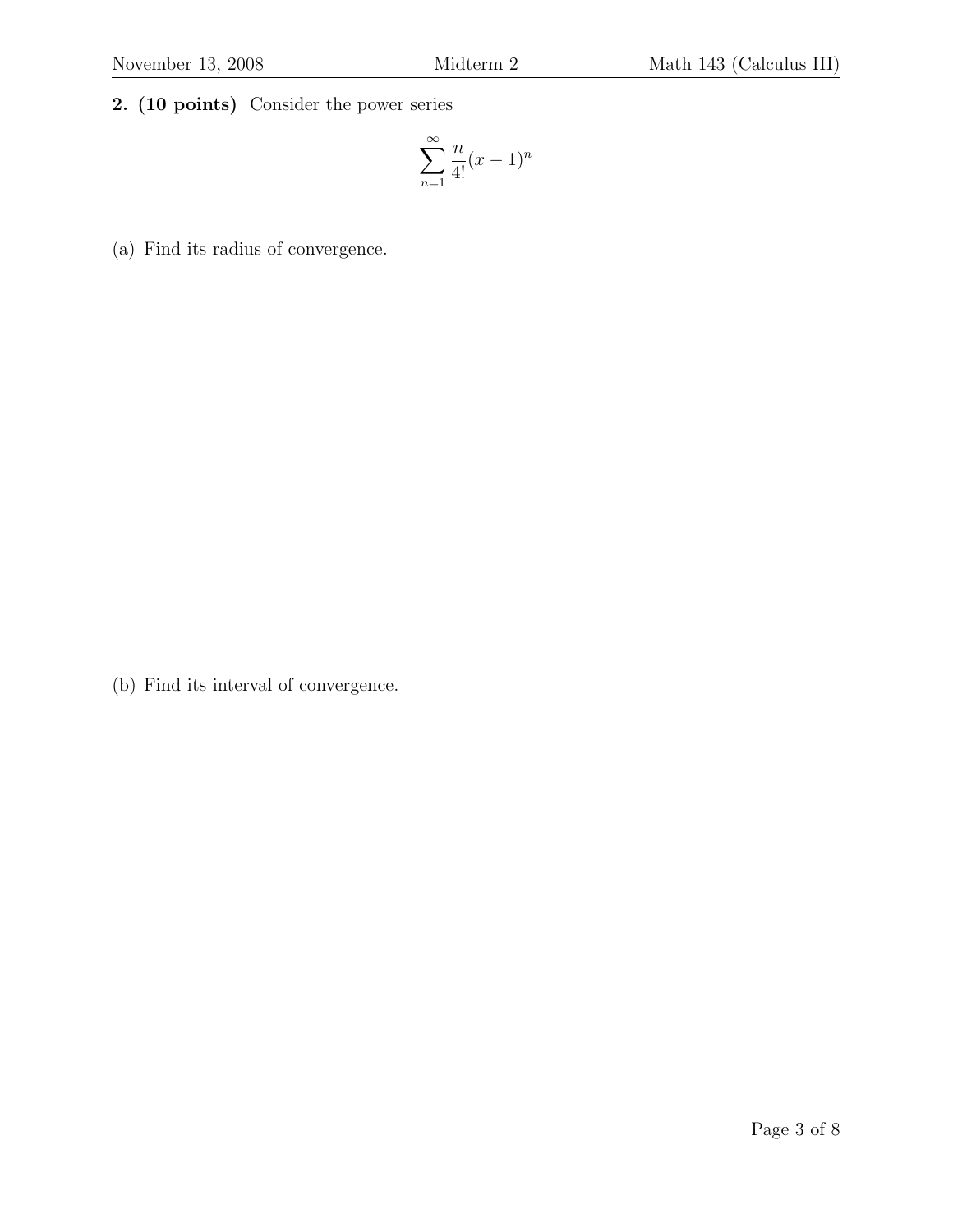## 3. (15 points)

(a) Write  $\frac{1}{1}$  $1 - x$ as a power series centered at zero.

The radius of convergence for the series is: \_\_\_\_\_\_\_\_\_\_\_. (b) Use (a) to find the power series **centered at zero** for  $\frac{1}{4}$  $4 - x$ .

The radius of convergence for the series is:  $\_\_\_\_\_\_\_\_\_\$ . (c) Use (a) to find the power series **centered at** 3 for  $\frac{1}{4}$  $4 - x$ .

The radius of convergence for the series is:  $\_\_\_\_\_\_\_\_\_\_\_\_\_\_\_\_\_\_\_\_\_\_\_\_\_\_\_\_\_\_\_.\$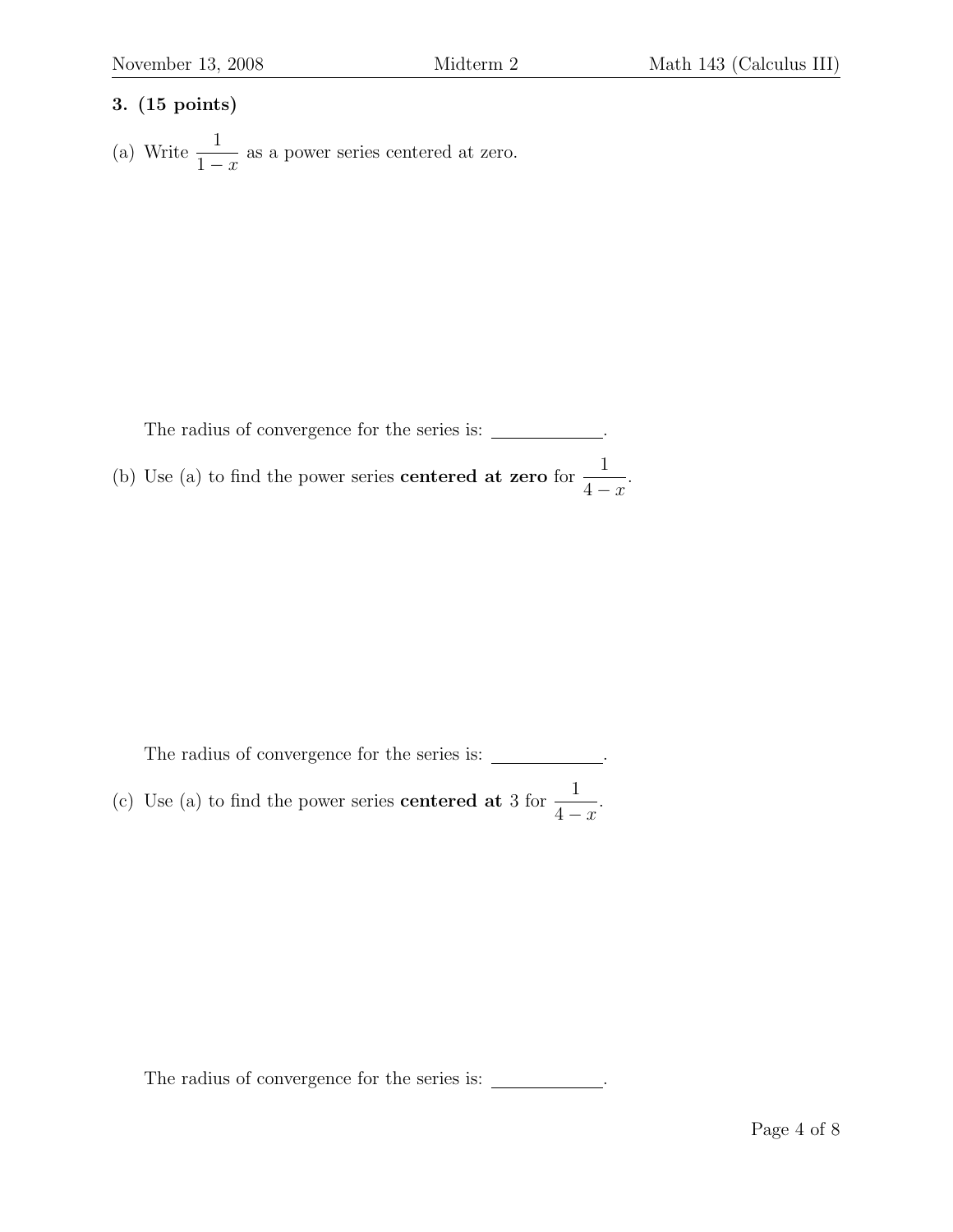4. (15 points) The power series representation for  $f(x) = \arctan x$ , when  $|x| < 1$ , is

$$
\arctan x = \sum_{n=0}^{\infty} (-1)^n \frac{x^{n+1}}{2n+1} = x - \frac{x^3}{3} + \frac{x^5}{5} - \frac{x^7}{7} + \dots
$$

Use this to find the power series representation for the following functions:

(a)  $5 \arctan(3x^2)$ 

The radius of convergence for the series is: \_\_\_\_\_\_\_\_\_\_\_.

$$
(b) \ \frac{1}{1+x^2}
$$

The radius of convergence for the series is: \_\_\_\_\_\_\_\_\_\_\_\_.

$$
(c) \frac{3x}{1+16x^4}
$$

The radius of convergence for the series is:  $\_\_\_\_\_\_\_\_\_\_\$ .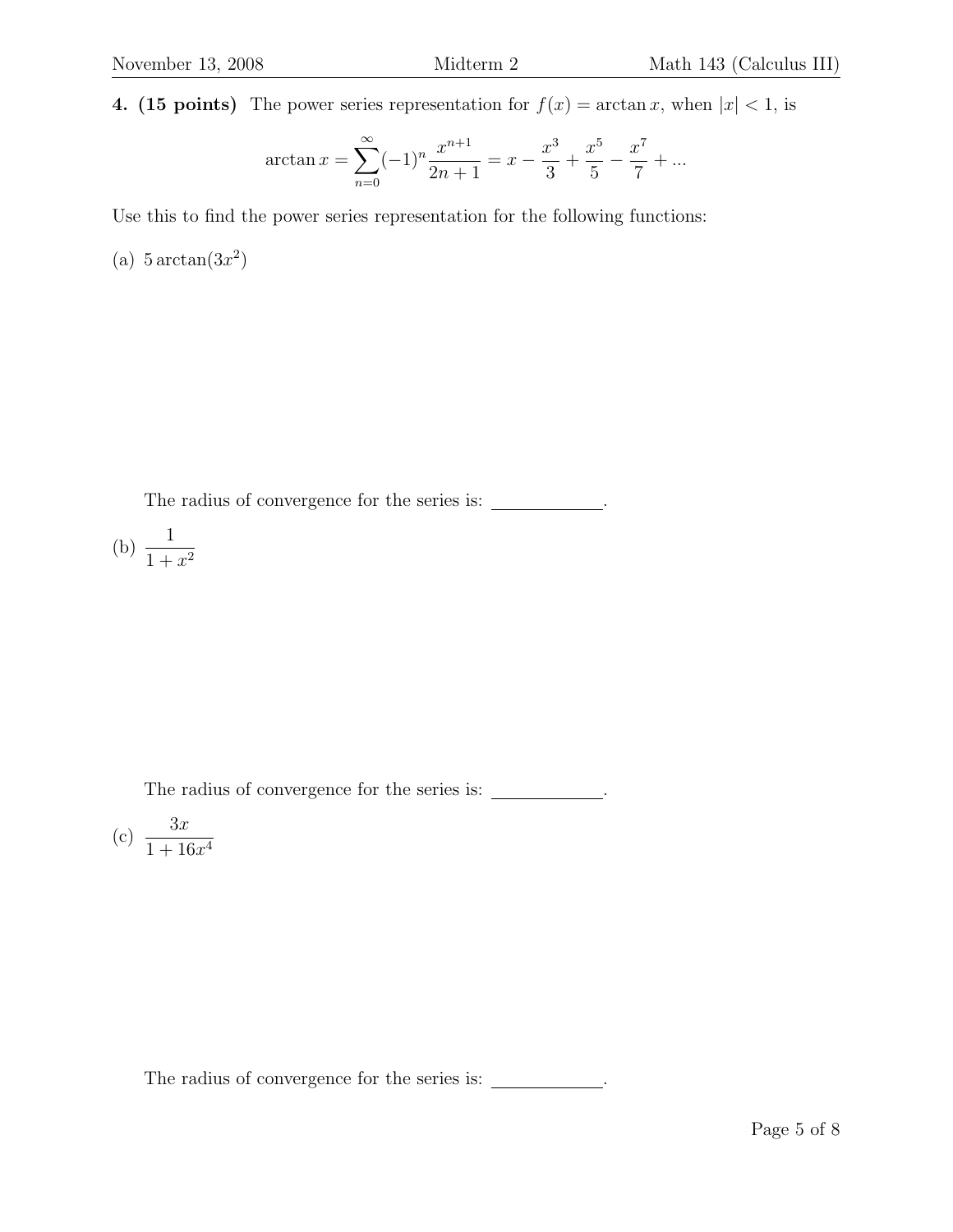**5.** (20 points) This problem is about the Taylor series centered at  $a = \frac{\pi}{2}$  $\frac{\pi}{2}$  for the function  $f(x) = \sin x.$ 

(a) Find the first few term of this series.



(b) What is  $T_4(x)$ ?

(c) Use  $T_4(x)$  to estimate  $\sin\left(\frac{7\pi}{12}\right)$ . (Your answer should depend on  $\pi$ .)

(d) Estimate the remainder  $R_4\left(\frac{7\pi}{12}\right)$ . (Your answer should depend on  $\pi$ .)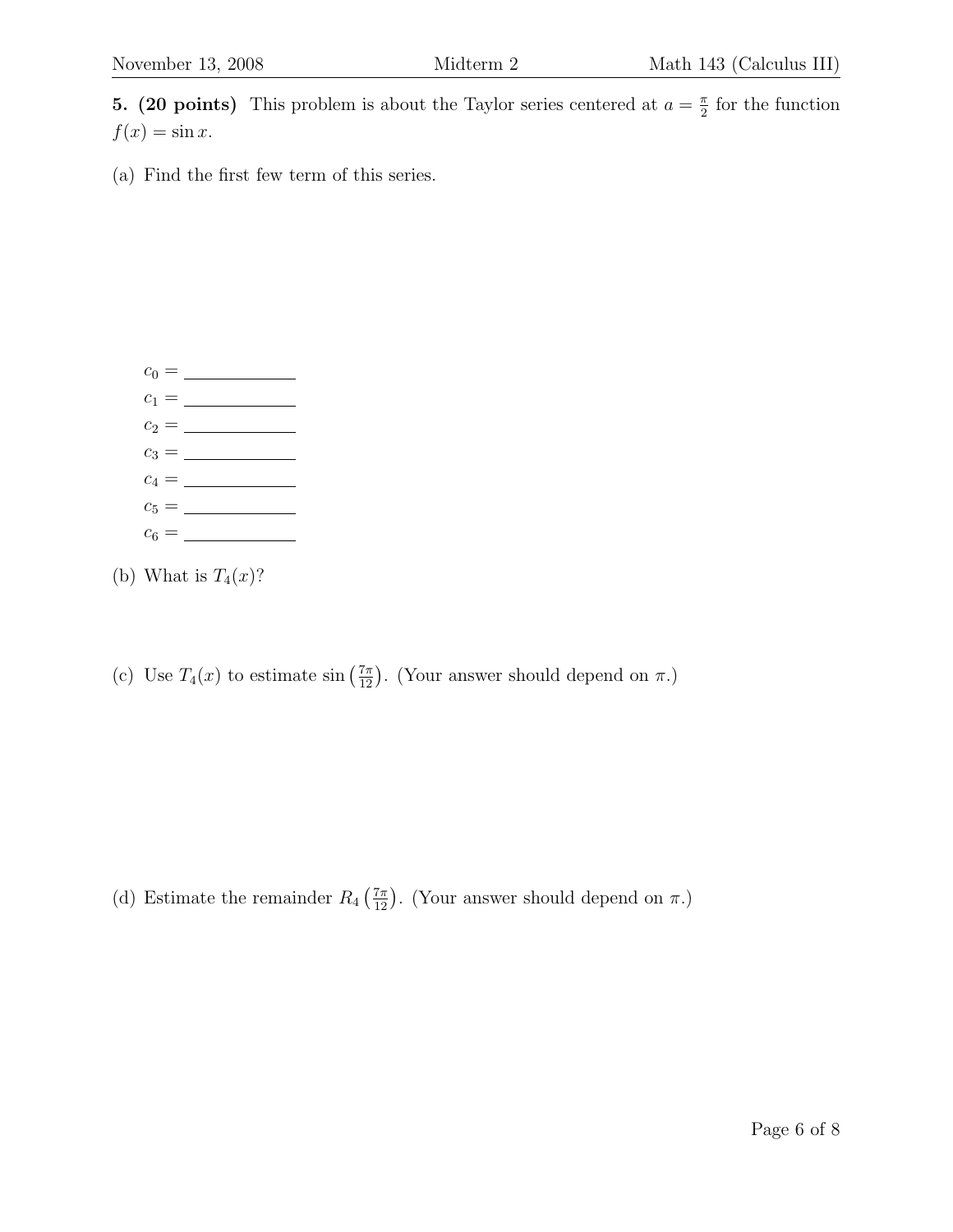- 6. (15 points) Let  $f(x) = e^x$ .
- (a) Find its Taylor series centered at zero. Show all your work!

(b) Use your answer in (a) to express  $\int e^{-x^2} dx$  as an infinite series.

(c) Use the first 2 terms in (b) to estimate  $\int_1^1$ 0  $e^{-x^2} dx$